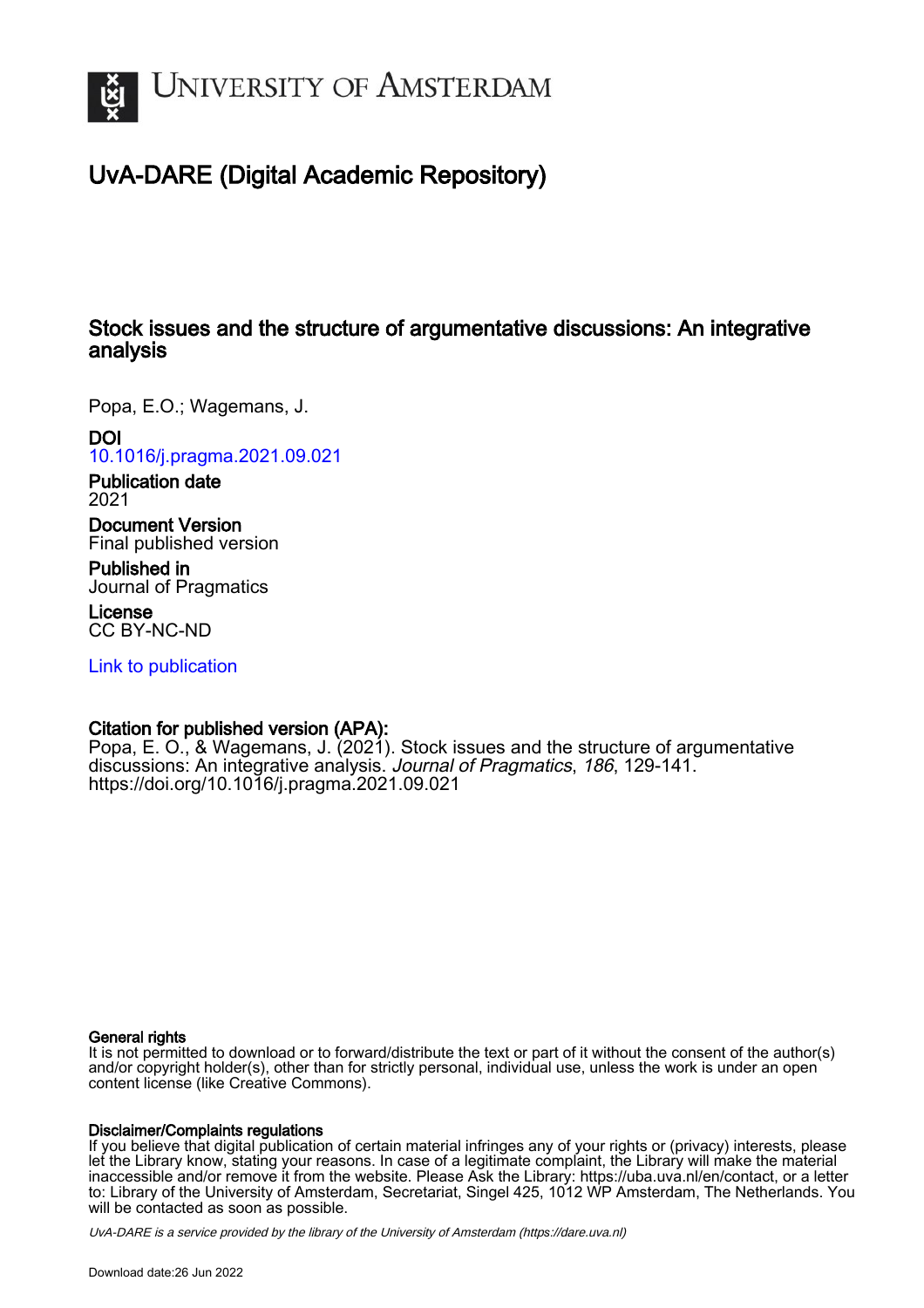# Journal of Pragmatics

journal homepage: <www.elsevier.com/locate/pragma> $\frac{1}{2}$ 

## Stock issues and the structure of argumentative discussions: An integrative analysis

## Eugen Octav Popa <sup>[a,](#page-1-0) \*</sup>, Jean Wagemans <sup>[b](#page-1-1)</sup>

<span id="page-1-1"></span><span id="page-1-0"></span><sup>a</sup> Department of Communication, Philosophy and Technology (CPT), Wageningen University and Research, the Netherlands <sup>b</sup> Speech Communication, Argumentation Theory, and Rhetoric, University of Amsterdam, the Netherlands

#### article info

Article history: Available online 25 October 2021

Keywords: Argumentative discussions Structure of interaction Stock issues Standpoints Arguments

#### **ABSTRACT**

We develop a method for analyzing argumentative discussions centered around the notion of 'stock issues', i.e., the field-dependent standard issues addressed by the participants in such discussions. The method yields an overview of the structure and content of complex argumentative discussions with multiple participants, including the activated stock issues and the 'depth' of the argumentation advanced per each stock issue. We start from the assumption that any given discussion context requires a set of stock issues to be addressed by the participants through their argumentation, tied together by a decision rule regulating the weight of each stock issue on the matter at hand. The building blocks of our method and the results of its application are illustrated through an example. We discuss several extensions and problems, concluding with directions for further research. © 2021 The Author(s). Published by Elsevier B.V. This is an open access article under the CC

BY-NC-ND license ([http://creativecommons.org/licenses/by-nc-nd/4.0/\)](http://creativecommons.org/licenses/by-nc-nd/4.0/).

#### 1. Introduction

When two or more parties are engaged in an argumentative discussion, the continuous advancement of standpoints and arguments can make the discussion increasingly complex. Some arguments are intended to support a party's standpoint directly, other arguments are intended to support arguments (which in turn support the standpoint), and again others to refute objections raised by one or more opponents. As the parties delve deeper into the matter, the structure of their communicative interaction can quickly develop into a complex web of interrelated discourse elements. To deal with this complexity and disentangle the resulting interaction may not only become a challenge for those involved in the discussion but also for outsiders (including scholars or other analysts).

This 'challenge of disentanglement' has been addressed in a variety of fields such as pragmatics, discourse analysis, argumentation theory and conflict studies, resulting in a great many tools designed to aid the analysis of complex argumentative discussions (e.g., [Aakhus and Lewinski, 2017](#page-12-0) ; [van Eemeren and Snoeck Henkemans, 2016](#page-13-0); [van Rees, 2007;](#page-13-1) [Walton](#page-13-2) [et al., 2019\)](#page-13-2). Such analytical tools have been applied for understanding and visualizing the complex relationships that arise between the multiple standpoints and arguments advanced [\(Greco et al., 2016](#page-12-1); [Green, 2010;](#page-12-2) [Mochales and Moens, 2011](#page-12-3); [Snoeck Henkemans, 2000](#page-13-3)). Since they are based on different theoretical starting points and different analytical building blocks, each of them generates its own pedigree of analytical focus and visual representations (see overviews in, e.g., [Katzav](#page-12-4) [and Reed, 2008](#page-12-4); [van Eemeren et al., 2014](#page-13-4)). But what unites the existing approaches to the representation of the structure of argumentative discussions is their almost complete side-lining of the analytical potential of the concept of 'stock issues'.

\* Corresponding author.

<https://doi.org/10.1016/j.pragma.2021.09.021>







E-mail addresses: [eugen.popa@wur.nl](mailto:eugen.popa@wur.nl) (E.O. Popa), [J.H.M.Wagemans@uva.nl](mailto:J.H.M.Wagemans@uva.nl) (J. Wagemans).

<sup>0378-2166/© 2021</sup> The Author(s). Published by Elsevier B.V. This is an open access article under the CC BY-NC-ND license [\(http://creativecommons.org/](http://creativecommons.org/licenses/by-nc-nd/4.0/) [licenses/by-nc-nd/4.0/](http://creativecommons.org/licenses/by-nc-nd/4.0/)).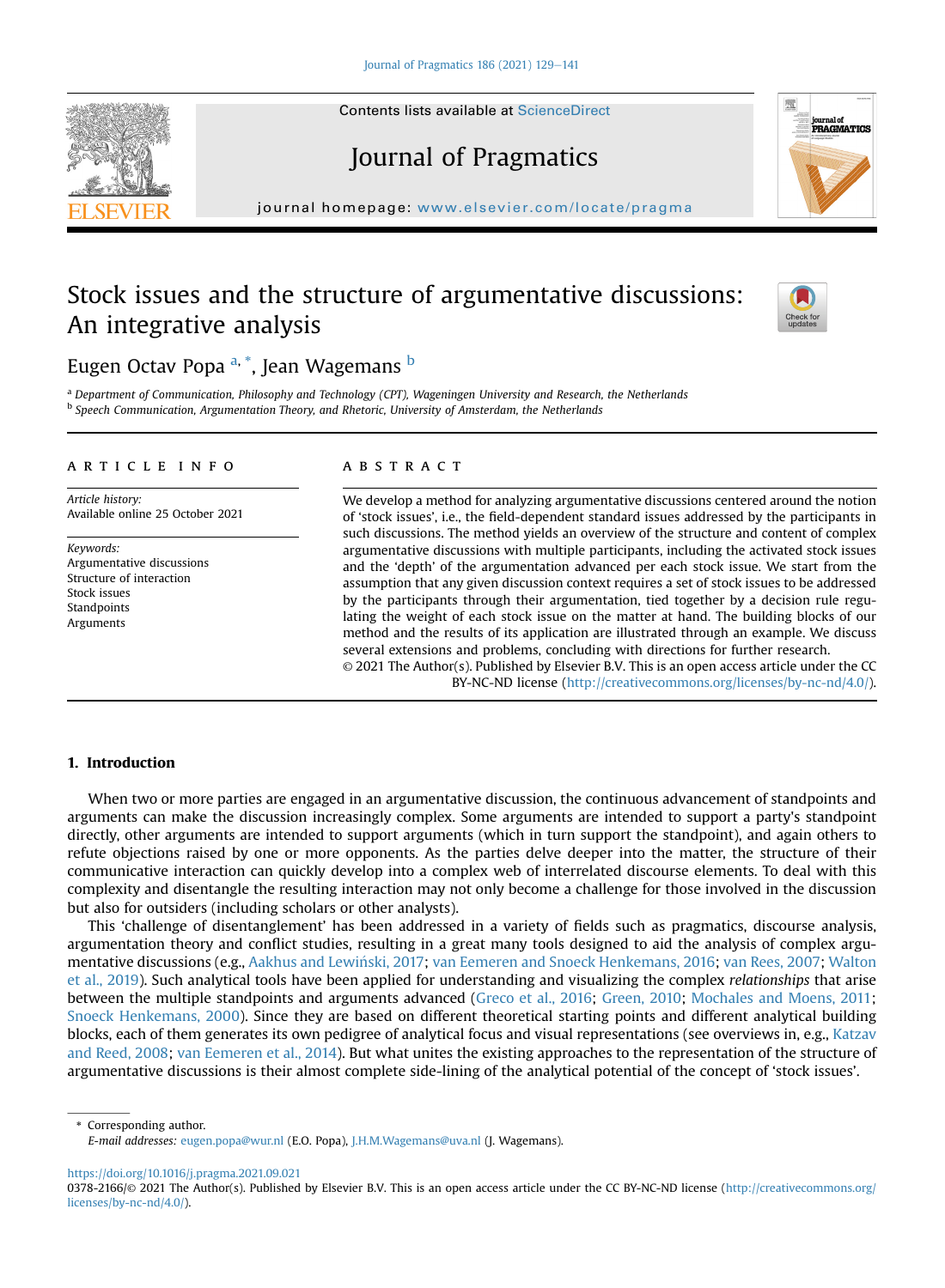Stock issues are standard issues (or 'points') conventionally addressed in argumentative discussions that occur in specific contexts [\(Freeley and Steinberg, 2009](#page-12-5); [Ihnen Jory, 2012;](#page-12-6) [McCeoskey and Camp, 1964](#page-12-7); [Schut and Author, 2014\)](#page-12-8). The concept originated in the classical rhetorical tradition in the form of a list of staseis (singular: "stasis") or fixed discussion points addressed in judicial speeches ([Carter, 1988;](#page-12-9) [Hoppmann, 2014\)](#page-12-10) and underwent further extensions and refinements in the 20th-century American debate tradition ([Braet, 1984,](#page-12-11) [1999](#page-12-12)).<sup>1</sup> The many existing definitions of stock issue share a Wittgensteinian family resemblance that cannot be discussed here in detail ([Harpine, 1977](#page-12-13)). In the following, we single out some often-recurring points.

- (i) Stock issues are general in the sense that they apply to more than one interaction and often, by definition, to all discussions of a certain type. For example, in a legal discussion about guilt, arguers usually draw upon the deeds of the ones involved, their knowledge of the risks, aggravating and attenuating circumstances, alibis, and the like. While the habit of addressing such topics might have emerged from conducting a large number of individual discussions, once they are acknowledged as stock issues, they are deemed applicable to any discussion of guilt.
- (ii) Stock issues have normative force in the sense that the speakers are expected to address them in their argumentative discussions – choosing and ordering them relative to the institutional setting in which the discussion takes place ([Ihnen Jory, 2012,](#page-12-6) p. 41). Notice that this normativity applies to all parties involved in the discussion. If discussants leave aside important stock issues that they were expected to tackle, so much the worse for their joint performance. In this way, the normativity of the stock issues is inclusive and differs from the individual way in which rules of reasonableness are normative, i.e., speakers commit fallacies individually ([Hansen and Pinto, 1995](#page-12-14); [Walton, 2011\)](#page-13-5).
- (iii) Depending on the context, stock issues are accompanied by a *decision rule* which stipulates the weight of each issue in the ultimate decision and thus directs the parties from exchanging arguments pro and con to taking a decision based on the exchange. In the legal context, such decision rules are stipulated by law but they offer significant freedom of interpretation and application for judges and juries ([Giltrow and Stein, 2017](#page-12-15); [MacCormick, 2005](#page-12-16); [Stelmach and Brozek,](#page-13-6) [2006](#page-13-6)). In less formalized contexts, more often than not they remain implicit and thus need to be reconstructed in order to fully understand the motivation for the decision.

Although stock issues thus regulate argumentative practices within a great many different domains and are considered an important theoretical notion within the rhetorical tradition since Aristotle ([Braet, 1984](#page-12-11), [1999\)](#page-12-12), tools for representing the structure of argumentative discussions do not usually take them into account. In this paper, we redeem this omission by developing a method for analyzing argumentative discussions in which stock issues are included. The analysis reveals not only the relationship between the discussants' different contributions to the discussion (standpoints and arguments), but also pictures the relationship between these contributions and stock issues together with the associated decision rule(s). It can be used in fields where the central aim of an analysis is to evaluate the strength of the arguments involved (argumentation theory, informal logic) but also in fields where the central aim is to obtain a theoretically driven reconstruction of interactions of increasing degree of complexity (pragmatics, discourse analysis). Specifically for the readers of the Journal of Pragmatics, the paper contributes to an ongoing discussion on tools for the function, placement and relationship of speech acts within argumentative discussion [\(Greco and De Cock, 2021;](#page-12-17) [Katzav](#page-12-4) [and Reed, 2008;](#page-12-4) [Kerbrat-Orecchioni, 2004\)](#page-12-18).

Our paper is organized as follows. In Section [2,](#page-2-1) we introduce and illustrate the primary components of our method, explaining how discussions can grow in complexity by the accumulation of moves pertaining to one stock issue and by the introduction of new stock issues. In Section [3](#page-9-0), we highlight a series of points illuminating the relationship between the current method and several kindred ones. In Section 4, we draw a conclusion about the utility of this method and propose several paths for further research.

#### <span id="page-2-1"></span>2. Primary forms of argumentative behavior

#### <span id="page-2-2"></span>2.1. Basic disagreement

The notion of 'standpoint' refers to any statement that is the subject of disagreement in a discussion between two or more speakers [\(van Eemeren et al., 2014,](#page-13-4) pp. 13–16). In order to illustrate how such a disagreement can come about and lead to complex discussions, we introduce two imaginary speakers, John and Mary. We assume that the disagreement starts with the following statement uttered by John "Let's go to restaurant A" (1). We also assume Mary is not fully on board with this, meaning that upon hearing (1), she is either not immediately pleasantly surprised by John's proposal or expresses some degree of doubt. Although distinctions can perhaps be made between a 'lighter' expression of doubt and the full-fledged rejection of a standpoint, we are here only concerned with making the distinction between acceptance and non-

<span id="page-2-0"></span><sup>&</sup>lt;sup>1</sup> The Aristotelian notion of 'topic' (topos/topoi), developed in his Topics and Rhetoric, is also related to the concept of stock issues and stasis (only the latter two being synonymous). Topics in this sense generally pertain to recurring or expected argument types or schemes and thus stand in a many-to-one relationship to stock issues: there can be more than one topic addressed within one stock issue.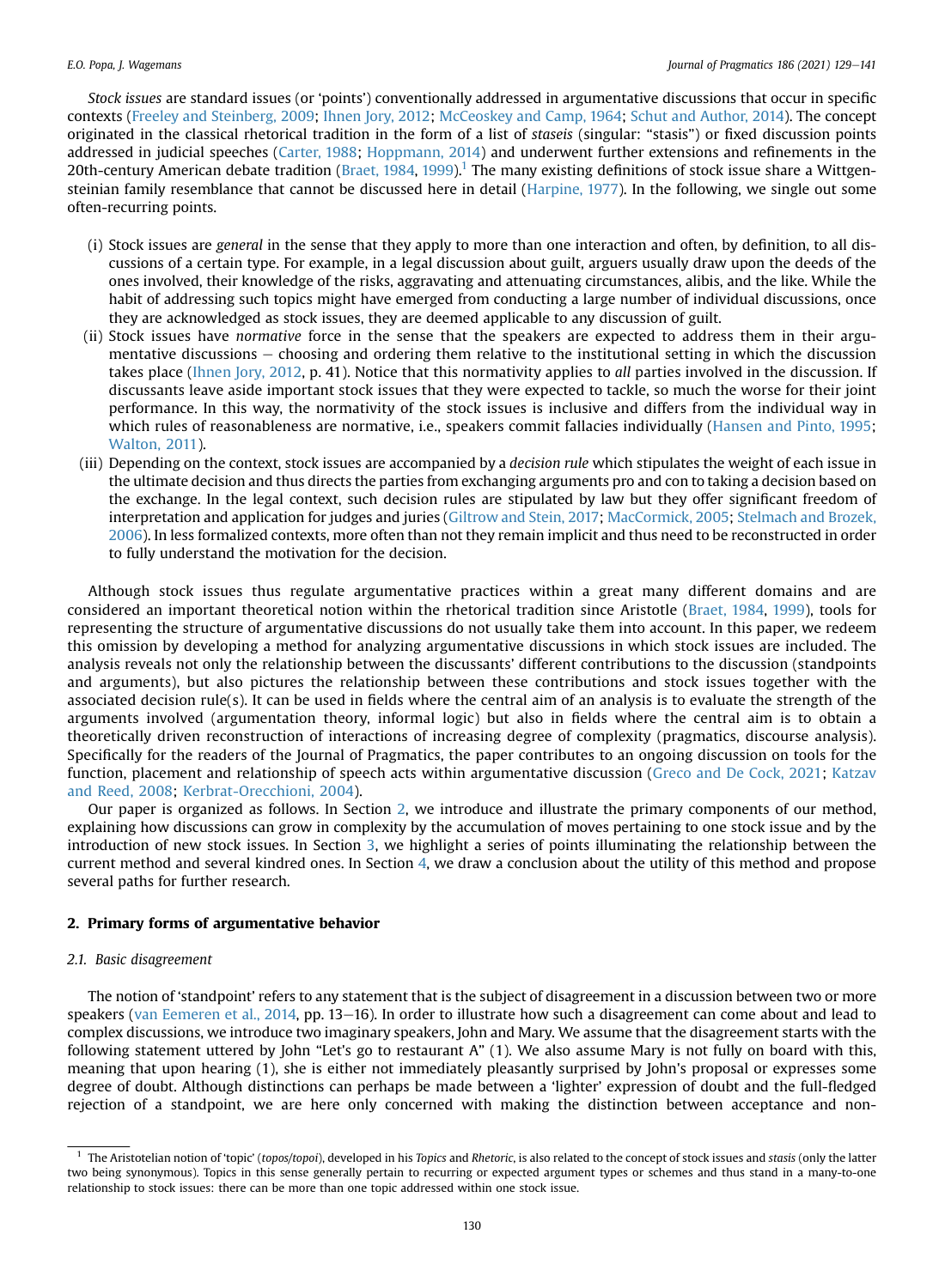acceptance of the standpoint. Any minimal non-acceptance will do, whether expressed as doubt or as rejection. Let us then assume that Mary responds by saying something like: "I don't know about going to Restaurant A". At this point, we can say that John and Mary are in a state of disagreement about going to Restaurant A.

<span id="page-3-0"></span>In our representation method, standpoints are marked by circles and numbers. The status of the disagreement between John and Mary is illustrated by the black/white contrast as in [Fig. 1.](#page-3-0)



Fig. 1. Basic disagreement when standpoint meets non-acceptance.

We should note here that since no defenses are advanced, no stock issues are activated either. This does not mean that stock issues cannot already be illuminated should we have sufficient knowledge of the context. In real-life argumentative discussions, a standpoint as simple as "Let's go to Restaurant A" comes with a certain 'social ontology' ([Searle, 1995\)](#page-12-19) in which conventional stock issues such as, e.g., quality of the food and price of the food, are expected. The decision rule might also precede the actual conversation in this sense. John and Maria might be following an implicit rule, e.g., "We go to that restaurant which satisfies three of the four criteria that we are checking: quality of food, distance, price and fond memories" or "We go to that restaurant that is preferred by the person who is most prone to complain about it afterwards". Such decision rules are nothing but field-, context- and, in case of highly unusual circumstances, situation-dependent criteria that need to be addressed in order to decide the matter. The mere advancement of a standpoint can therefore bring about quite a rich social ontology the revealing of which will force us to conclude that there is more to choosing a restaurant than one might suppose at first glance.

We thus distinguish between stock issues that are *present* given of the content of a standpoint and stock issues that are activated when someone actually employs an argument that addresses that issue. In what follows, John and Maria will activate a stock issue.

#### <span id="page-3-1"></span>2.2. Basic support

In response to Mary's non-acceptance, John can of course decide to leave it at that, although it would not be particularly natural or polite to do so. He can also decide to ask Mary to motivate her non-acceptance of the standpoint, e.g., "Why shouldn't we go to restaurant A?", although in this case it must be clear that Mary has a burden of proof regarding her refusal. In our illustration, John decides to support his standpoint through argumentation.

A minimal support will consist of two elements: an argument and a criterion ([van Eemeren and Snoeck Henkemans,](#page-13-0) [2016](#page-13-0)). We can imagine in our case the argument being the statement that "Restaurant A has the best food in town" and the criterion being the statement that "We should go to the restaurant that has the best food in town". In order to focus on how the discussion is structured, we want to leave aside for now the various complications that can arise from implicitness in advancing the argument and the criterion. It will suffice to mention that if the criterion is left implicit, then without any further contextual information, the force of John's criterion will be impossible to reconstruct with precision: Will it be the lighter "We should go to the restaurant that has the best food in town today" or the stronger "We should always go the restaurant that has the best food in town"? For the present purposes we assume that John and Mary make all their moves explicitly and that the analyst's reconstruction of the criterion poses no particular pragmatic problems.

In order to visually represent John's defense, we have to add the two statements expressing the argument and the criterion respectively. We will represent the argument visually as a circle similar to the standpoint but with a larger (consecutive) number  $-$  in this case, '2'  $-$  and we will represent the criterion as a visually distinct quadrangle that contains the numbers of the two statements it connects, starting with the number of the argument  $-$  in this case, '21'. To make good use of space, we will not write down the entire compound sentence of the criterion but simply the noun phrase that captures the essence of the criterion (e.g., 'quality of food'). With John's first argument, our first stock issue is activated. We notate stock issues as follows:  $i_1$ ,  $i_2$ ,  $i_3$ ,  $i_4$  (with 'i' standing for 'issue'). An issue is represented visually as a colored or gray rectangular space that is placed between the two discussants. We say that every element that is at the same level as this space but outside of it pertains to the issue and that every element that is inside the space is shared. We can refer to the totality of shared statements in all the activated stock issues as the *common ground* between the two discussants. [Fig. 2](#page-4-0) pictures the situation thus far: John advances a standpoint and, in reaction to Mary's explicit non-acceptance, he puts forward an argument that activates the first stock issue.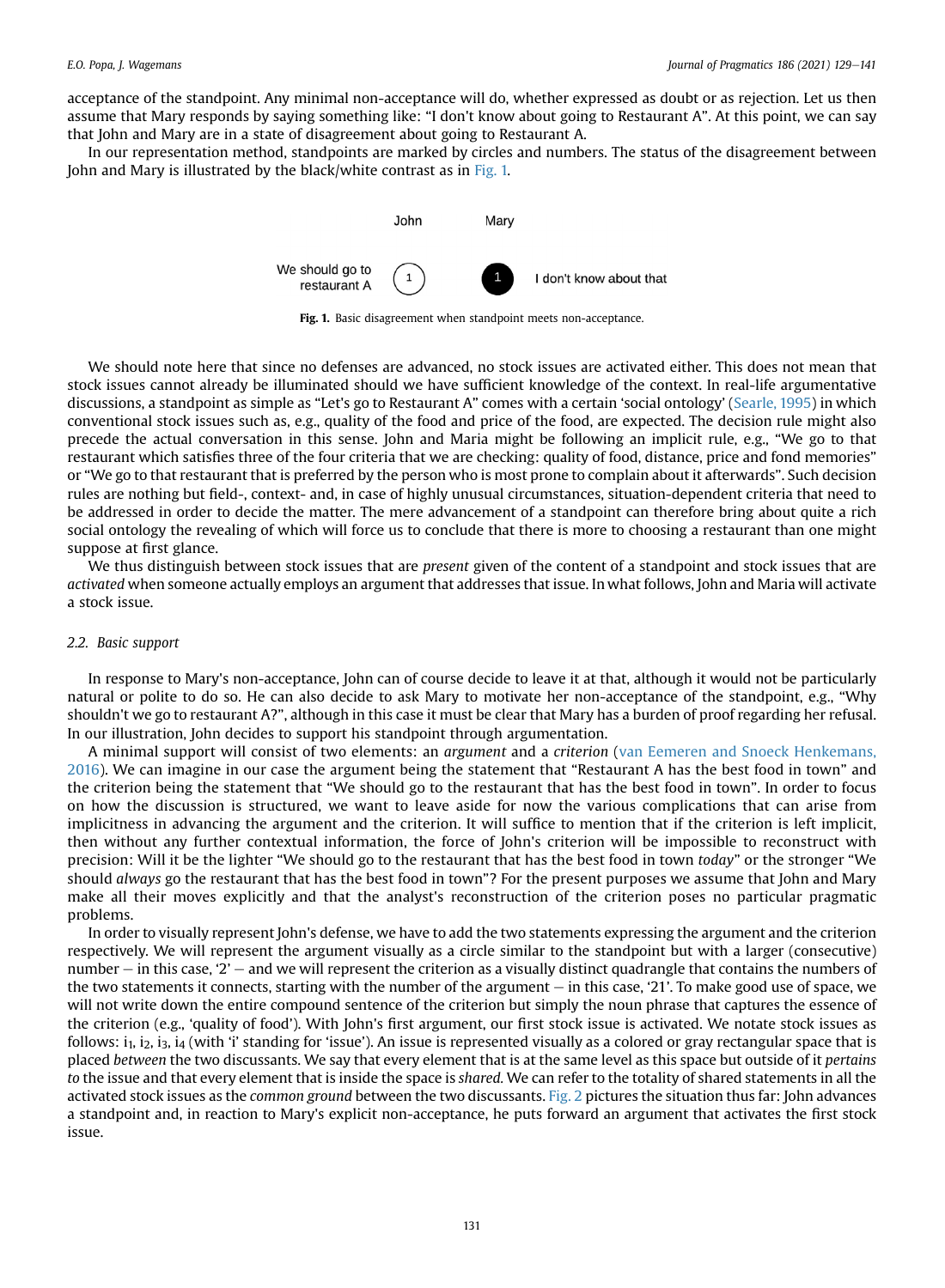<span id="page-4-0"></span>

Fig. 2. John advances a defense of standpoint 1.1 white = standpoint; 1 black = counter-standpoint; 2 white = argument for 1 white;  $21$  = criterion.

Notice that at this point in the discussion, the common ground (gray square) between John and Mary is empty. This does not mean they do not agree on anything. At this point they might in fact agree on many things: that going to the restaurant is worth discussing, that they communicate about this in English, and that a restaurant is a place where one can buy and eat food. However, for reconstructive purposes, we only represent here as elements of the common ground those statements that are advanced as discussion moves and agreed-upon in response. The grey space thus functions as a log of the common ground in as far as it results from that transaction, not as a representation of the more general common ground the parties share regardless of whether they decide to engage in this discussion or not.

#### 2.3. Defense is refused

We assume that the first reaction on Mary's part is her refusal of John's defense. This means that Mary either rejects the argument or the criterion. These two rejections are pragmatically very different: it is one thing to reject that Restaurant A serves the best food in town, but quite another to reject the criterion of 'quality of food' itself. We will discuss below the situation in which Mary seems to reject both components at the same time. For now, we discuss the distinctions between these two individual rejections.

If Mary rejects the argument, then we first have to add a new element of non-acceptance to her side (a new black circle). Additionally, we need to bring the criterion into the common ground created by the activated issue. But now, with the criterion as a shared common ground, Mary's rejection is pragmatically equivalent to her defense of '1 black', her refusal of the standpoint. Thus, if Mary agrees that they should go to the restaurant that serves the best food (criterion) and disagrees with the argument that Restaurant A serves the best food (argument), then her acts can be reconstructed as a defense of the refusal (standpoint). In short, Mary is thus arguing that they should not go to Restaurant A because it does not have the best food in town. Of course, if Mary's initial standpoint (1 black) was a milder refusal of John's standpoint (1 white) then this milder variant would be now defended. Once more, we have to leave aside matters of nuance in order to explore how the basic building blocks create complex discussions (see [Fig. 3](#page-4-1)).

<span id="page-4-1"></span>

Fig. 3. Mary refuses John's defense by rejecting the argument. 1 white = standpoint; 1 black = counter-standpoint; 2 white = argument for 1 white; 2 black = argument for 1 black;  $21$  = shared criterion.

Notice that the criterion '21' remains on John's side, even though it is in the common ground since both John and Mary make use of that criterion. We do this to account for the cases where it is relevant where the criterion 'comes from'. But if this is not relevant for a particular analysis, the criterion can be placed in the center of the space created by the issue.

We now turn to the second type of refusal, the one where Mary accepts John's argument that Restaurant A has the best food, but rejects the criterion that such an argument would lead to the acceptance of the standpoint. Everything that was said about the visual representation of the previous situation applies, mutatis mutandis, to this situation. The argument, now being accepted, is placed inside the common ground, while the criterion, now rejected, is placed outside this common ground. As above, let us ask for this new situation what the relationship is between the accepted parts and the rejected ones. What Mary is saying is that despite the food at Restaurant A being good, she still does not want to go to Restaurant A. In such a case, we conclude that Mary is in fact introducing a new criterion into the discussion that, in the decision rule, has more weight ('is more important') than the quality of the food. As regards the content of this implicit criterion, the rejection alone will not help: maybe Mary is discarding Restaurant A because of cost matters, or distance, or having been at the same restaurant for the past several nights out. The point is that when she accepts the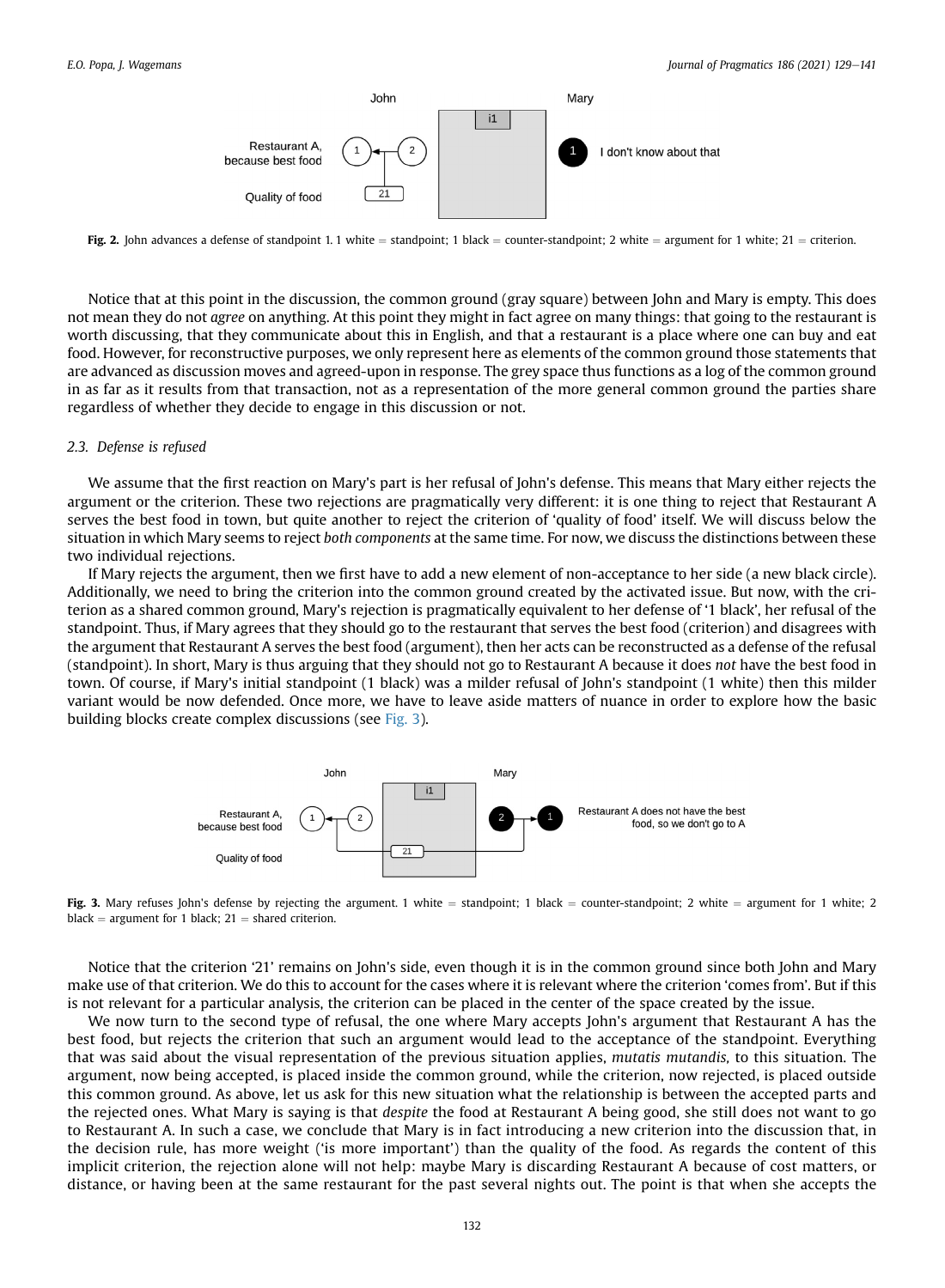<span id="page-5-0"></span>argument but not the standpoint, she becomes committed to there being such an alternative criterion. Based on this alternative criterion, she rejects the standpoint even though she accepts John's argument. The situation is thus represented as in [Fig. 4](#page-5-0).



Fig. 4. Mary rejects the criterion. 1 white = standpoint: 1 black = counter-standpoint: 2 white = conceded argument for 1 white; 3 black = argument for 1 black;  $21$  = criterion used by John;  $31$  = criterion used by Mary.

We notice that the rejection of an argument is much more straightforward than the rejection of a criterion. If John says that the food is great and Mary rejects this argument, then standpoint (1) was not successfully defended and there isn't much else happening in their interaction. But if John advances the same argument and Mary rejects the criterion, then she becomes committed to there being some other criterion that John has left out of the discussion so far. If the two agree that the food is good, then Mary's refusal to go to the restaurant despite the good food must be based on something else being unsatisfactory. Mary's silence regarding this second criterion explains the naturalness of John's reaction highlighted (\*) below:

John: Let's go to A Mary: I don't know… John: The food is great there! Mary: I agree with that! \*John: So why don't you want to go to A?\*

Note finally that Mary's unmentioned criterion can in fact be the negation of the criterion John is using. If John's criterion is that good food leads to a positive decision for A, thus  $(p \rightarrow q)$ , Mary's criterion might very well be that good food leads in fact to a negative decision for A ( $p \rightarrow \neg q$ ). Good food is an argument for John and a counterargument for Mary:

John: Let's go to A Mary: I don't know… John: The food is great there! Mary: I agree with that! John: So why don't you want to go to A? \*Mary: I don't want great food!\*

Refusing a restaurant for its 'great food' might be unusual, but it's not unconceivable  $-$  perhaps Mary's criterion is that Restaurant A is expensive. It seems therefore that while arguments can be straightforwardly rejected as 'unacceptable', the rejection of criteria seems to always imply a problem of a more complex sort such as sufficiency or relevance (see also [Johnson](#page-12-20) [and Blair, 2006](#page-12-20)).

#### 2.4. Reactions to the refusal

We are now at a point where we assume that it is John's turn to react to Mary's refusal of his support. Surely, Mary can take the initiative and make new moves, but it seems simpler to assume a neat turn-taking between the two. In any case, everything that is said now of John's reaction to Mary's refusal applies mutatis mutandis to Mary should she be the one continuing to make new moves.

We distinguish between four possible reactions to Mary's refusal of John's defense. Each of these leads to a specific development of the discussion:

- a) John replaces his standpoint
- b) John maintains the standpoint; replaces the defense.
- c) John maintains the standpoint; maintains the defense; replaces the element Mary rejected
- d) John rejects Mary's rejection

For the first two reactions, John's behavior can be seen as an attempt to move past his failed first defense: in case (a) by trying again with a new standpoint, in case (b) by trying again with a new defense. The first reaction, i.e., the replacement of the standpoint (1) with a new standpoint (3), say "Let's go to Restaurant B", is given in [Fig. 5.](#page-6-0)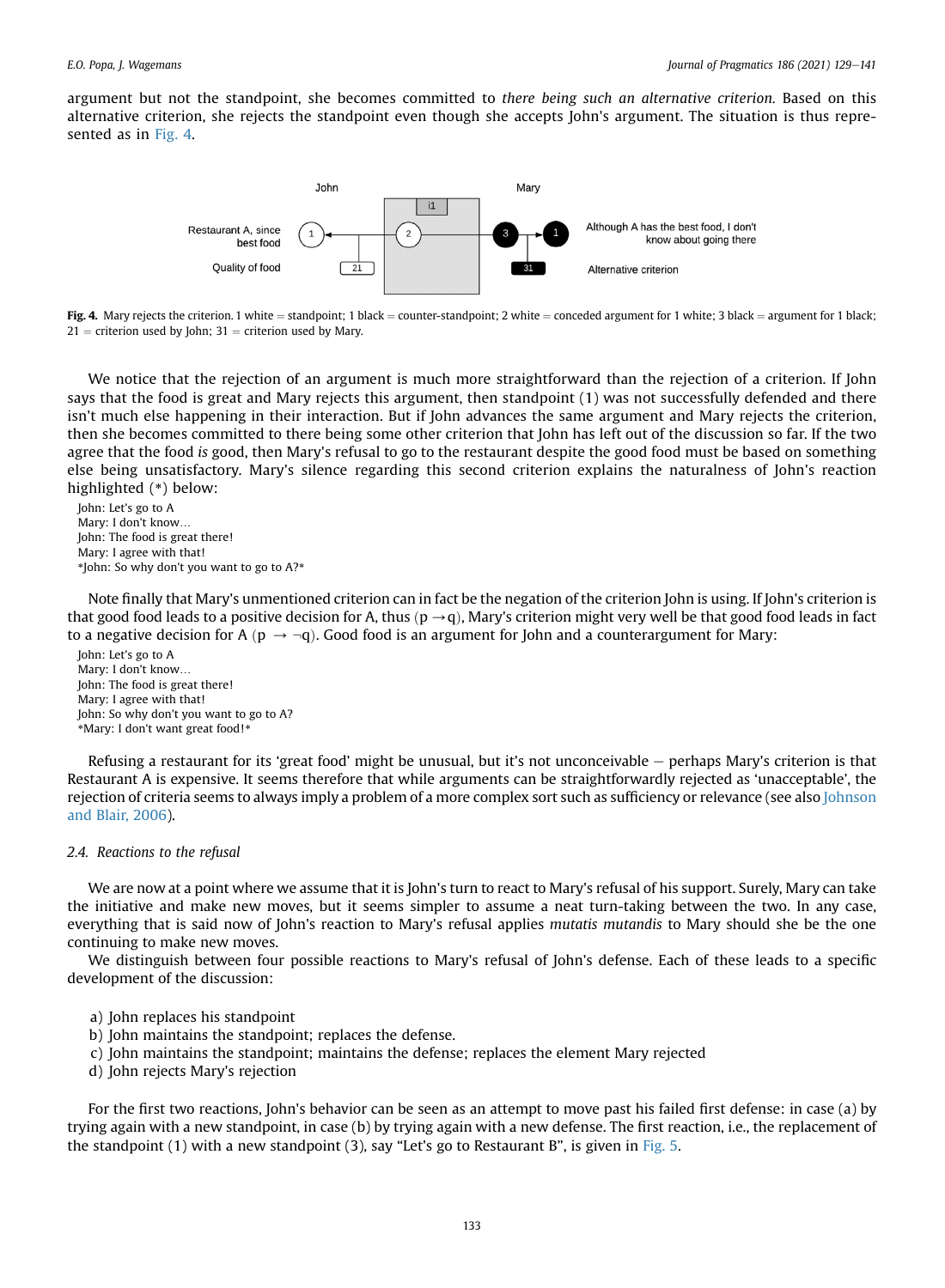<span id="page-6-0"></span>

Fig. 5. John replaces the standpoint. 1 white = standpoint; 1 black = counter-standpoint; 2 white = argument for 1 white; 2 black = argument for 1 black;  $21 =$  shared criterion (quality of food); 3 = new standpoint.

[Fig. 5](#page-6-0) shows that the discussion pertaining to 1 is not decided one way or the other and that the new standpoint has the possibility of opening up a new issue. We will get back to these matters later. For now, it suffices to note that whatever was allowed in the common ground (in the gray area) will remain on the common ground and whatever was disallowed will remain outside that same common ground.

<span id="page-6-1"></span>In case (b), John maintains the standpoint but replaces the original support, the one that Mary rejected. Thus, upon hearing that Mary does not agree that restaurant A has the best food, John retracts this argument and tries a more modest version of the same argument, say, "Restaurant A has the best pizza." The resulting situation is represented in [Fig. 6](#page-6-1) as a reaction to Mary's rejection of the argument. The same would apply mutatis mutandis if Mary's refusal was based on the rejection of the criterion.



Fig. 6. John replaces the argument by an argument belonging to the same issue. 1 white  $=$  standpoint; 1 black  $=$  counter-standpoint; 2 white  $=$  argument for 1 white; 2 black = argument for 1 black;  $3$  = new argument;  $31$  = new criterion.

<span id="page-6-2"></span>It is important to note that John's new argument (3) can also activate a new stock issue. For illustrative purposes, let us assume John comes back with a completely different argument in favor of restaurant A and that this argument opens up issue  $i<sub>2</sub>$ . The situation would then be represented as in [Fig. 7.](#page-6-2)



Fig. 7. John replaces the argument by an argument belonging to a new issue. 1 white = standpoint; 1 black = counter-standpoint; 2 white = argument for 1 white; 2 black = argument for 1 black;  $3 =$  new argument;  $31 =$  new criterion.

Because a new issue has been opened up, the parties are now facing the obligation to decide based on a decision rule that specifies the status and the weight of each issue on the matter. Are both criteria (food and distance) necessary for choosing restaurant A? If one party 'wins' on one issue and the other party 'wins' on the other issue, is it a stalemate, or does one criterion have more weight? And even assuming that one criterion has more weight, do parties grade their wins cumulatively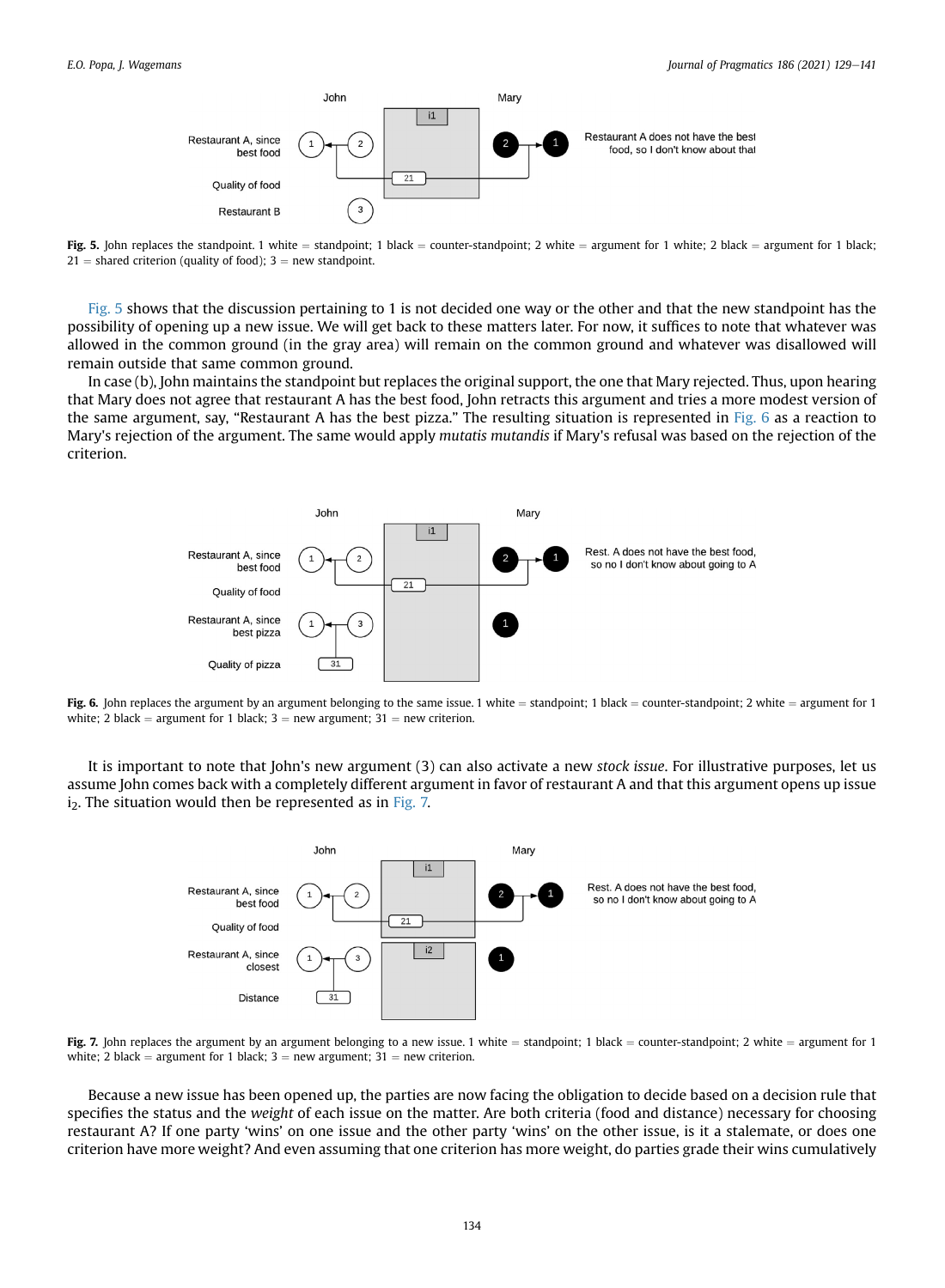so that a third issue won by the side with the weaker argument would tip the scales? Opening up a new issue increases the complexity of the discussion and the decision issues that the two parties involved have to handle.

Let us now look at the last two of John's reactions, cases (c) and (d). Unlike the first two of John's reactions to Mary's refusal, these last two build upon Mary's refusal rather than sidelining it. In other words, John 'stands his ground' by seeking to maintain his previous argumentation.

<span id="page-7-0"></span>If Mary rejected the argument, then John's reaction can be to advance further argumentation in favor of that argument. That argument then becomes a standpoint itself (which will influence its visual positioning relative to other elements) and will be supported by a new argument and a new criterion. John can cite, for example, the restaurant's high placement on a recent competition of restaurants judged based on the quality of food: "A has best food because A won the competition". The result is represented as in [Fig. 8](#page-7-0).



Fig. 8. John provides an argument (3) in support of his earlier argument (2). 1 white = standpoint; 1 black = counter-standpoint; 2 white = argument for 1 white; 2 black = argument for 1 black;  $3 =$  argument for 2 white;  $32 =$  criterion.

<span id="page-7-1"></span>If Mary rejected the criterion, then John could further defend this rejected criterion with argumentation. For example, John might argue that they should choose based on the criterion because they agreed that they should *always* decide restaurants based exclusively on the quality of food, or because they agreed that they would today decide restaurants based exclusively on the quality of food, or perhaps because someone else argued on television that relationships last longer whenever the decision is based exclusively on the quality of food. Such a situation would be represented as in [Fig. 9](#page-7-1).



Fig. 9. John further defends the criterion that Mary rejected. 1 white = standpoint; 1 black = counter-standpoint; 2 white = argument for 1 white (Mary concedes); 3 black = argument for 1 black;  $31$  = criterion for 1 black;  $321$  = criterion for the criterion 21.

We note one important feature of stock issues at this point. First, whether a part of a discussion pertains to a particular stock issue or to another one, is determined by the upper-most level of argumentation. When John and Mary are discussing quality of food at the upper-most level of argumentation, their discussion of competition results [\(Fig. 9](#page-7-1)) falls under that issue even though the subject of competitions is about that issue only in an indirect sense. If the discussion would move further, as it could, with the parties 'digging deeper' into the matter, the entire structure would still fall under the issue of food quality even though the two can deviate quite significantly from that issue.

Finally, John's rejection of the rejection, case (d), amounts to a repetition of the element that is being rejected because asking Mary to defend her rejection is pragmatically equivalent to the reaction of non-acceptance we have discussed in Section [2.1.](#page-2-2) If someone calls a component of your argumentation into question and you call into question their calling into question, you are essentially repeating your commitment for that component despite their negative reaction. The situation is illustrated in [Fig. 10](#page-8-0), taking the rejection of the argument as a case in point. The same applies mutatis mutandis when the criterion is rejected and John refuses that rejection.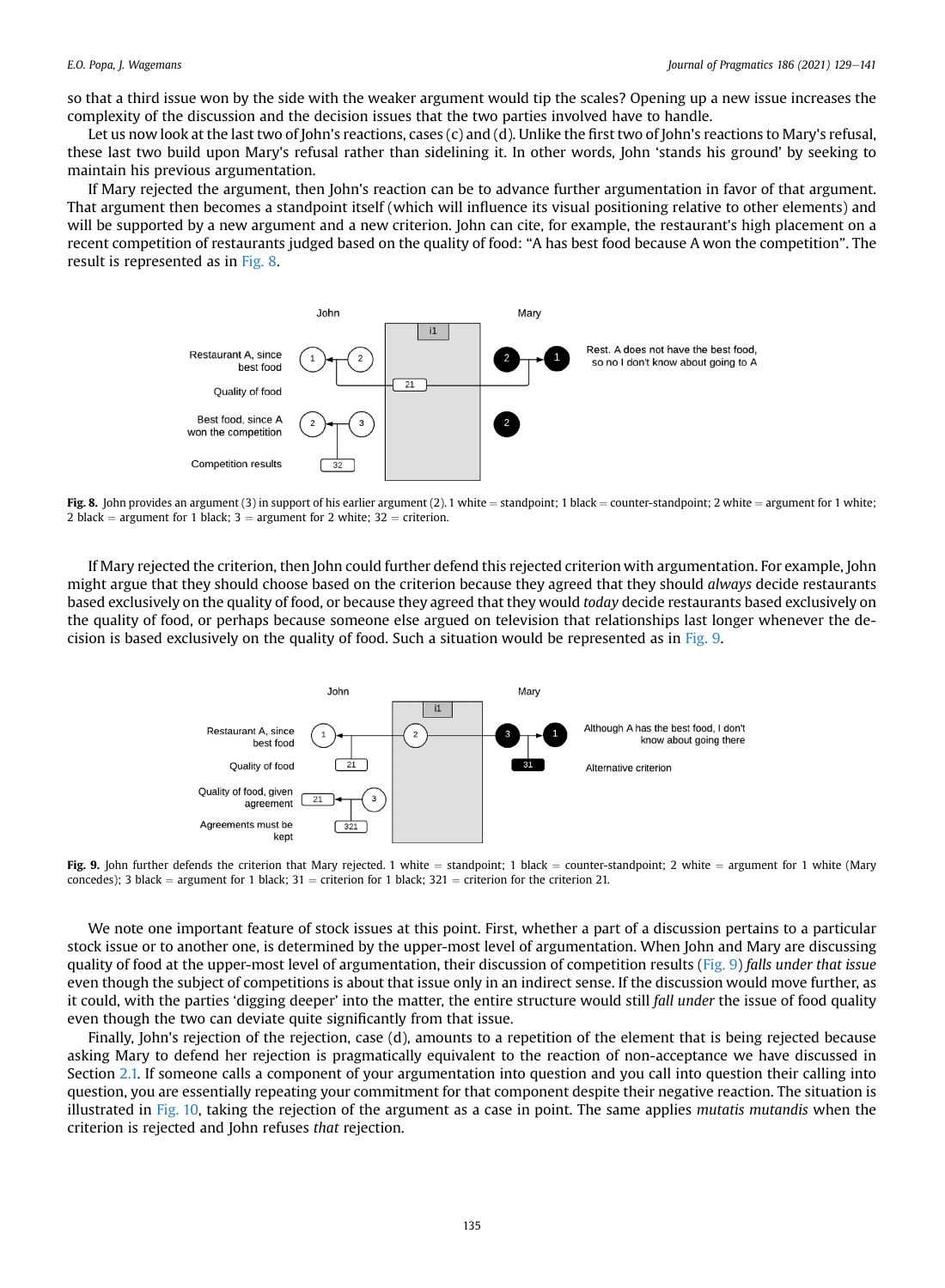<span id="page-8-0"></span>

Fig. 10. John rejects the rejection by reasserting argument 2.1 white = standpoint; 1 black = counter-standpoint; 2 white = argument for 1 white; 21 = shared criterion.

It is crucial not to ignore such unusual developments of a discussion because they lead to a better understanding of the interplay between dialectical and pragmatic aspects of the interaction. From a pragmatic point of view, the situation in [Fig. 10](#page-8-0) might be described as a mere repetition. But dialectically we would need to notice that the burden of proof has been changed (by John). In a same dialectical analysis we might also remark that, through John's repetition, the participants to the discussion are dangerously close to a stalemate  $-$  Mary rejects 'good food' and asks John for further moves while John, in turn, asks Mary for further moves regarding her rejection of 'good food'. Perhaps a 3-move rule could apply as in chess: a draw is arrived at automatically if the same position is reached three times. In any case, these pragmatically unexceptional developments must be taken into consideration as essential parts of a system of analysis.

#### 2.5. Taking stock

From this point onwards, all developments are repetitions of the identified building blocks. We can at this point explain how the analyst concludes the analysis by taking stock. To take stock means to examine the stock issues that have been activated and compare these with the stock issues present in the context. In doing so, the analyst is not evaluating the argumentative discourse of any of the participants in the traditional sense [\(van Eemeren, 2015\)](#page-13-7), nor is she investigating any possible 'misalignments' between the parties involved ([Greco and De Cock, 2021\)](#page-12-17). Rather, in taking stock, the analyst is evaluating the participants' discussion as a whole and does so relative to the stock issues that are specific of the context at hand. Notice that the analyst will not ask whether each issue is dealt with *satisfactorily* by the parties involved  $-$  this would mean focusing on individual defenses and evaluating them according to some rationalist or relativist standard of reasoning. Although fallacy detection and other types of fault-finding are still possible, the case has been made that these approaches ultimately fail to ground their own evaluative standards [\(Bearn, 1986](#page-12-21); [Feyerabend, 1961\)](#page-12-22). In our method, the normative dimension pertains to the parties' joint activation of stock issues and their reaching a decision based on a decision rule.

How would the analyst proceed in the context at hand? The analyst would begin by reviewing the stock issues present in the context under evaluation. Some contexts will probably be more charitable than others. A discussion of, e.g., whether a new type of vehicle is safe to be driven on public roads will usually take place in the presence of clearly identified stock issues e codified as they might be in legal provisions. By contrast, a discussion on the best texture of a pizza crust will usually take place in a more informal context, meaning that it is very difficult to pinpoint  $-$  as an analyst or a participant  $-$  the set of stock issues that have normative weight. The identification of stock issues in these informal contexts is a complex theme that cannot be fully covered here but several methodological points are worth highlighting.

First, the authority of the speakers in activating particular stock issues need not prevail over other sources of normativity. Even though these stock issues will be taken into consideration, they need not have priority or constitute the standard against which all other empirically discovered stock issues will be evaluated. John and Mary can of course decide to evaluate restaurants based on, say, the number of letters in the restaurant's name and we must not discard that altogether, but they will not thereby have made a normative claim superior to that of the analyst or other participants with a certain knowledge of the context. John and Mary are of course free to decide the matter however they want and there is nothing inherently wrong or unreasonable about choosing number of letters as a criterion. But in her evaluation the analyst can conclude that the discussion has strayed from the typical path delineated by standard stock issues such as quality of the food, quality of the atmosphere and setting, price, availability, distance, etc.

Second, the empirical status of the stock issues in informal contexts poses some methodological problems. In a highly regulated context such as legal trial, finding the relevant stock issues does not pose any issues because they are already made explicit in regulatory acts and various forms of legislation. The analyst might still encounter difficulties placing specific contributions within a particular stock issue (especially when the speakers do not explicate the argument-issue relationship involved) but the stock issues themselves will be clear and easy to find. At the other extreme, the highly informal talk about, say, pizza texture, restaurants, paint colors, and baby names will to some extent remain beyond the normative reach of the analyst. Yet these are extreme cases. In most contexts, stock issues can be identified empirically through qualitative research (e.g., content analysis, ethnographic methods applied through field research) and quantitative research (e.g., frequency distribution) on past discussions within that context. An example of such qualitative research is the work of Swiestra and Rip on the ethical debates surrounding new and emerging science and technology ([Swierstra and Rip, 2007\)](#page-13-8). The field of controversy analysis is also known for 'mapping' issues that are brought up frequently and need to be addressed within a certain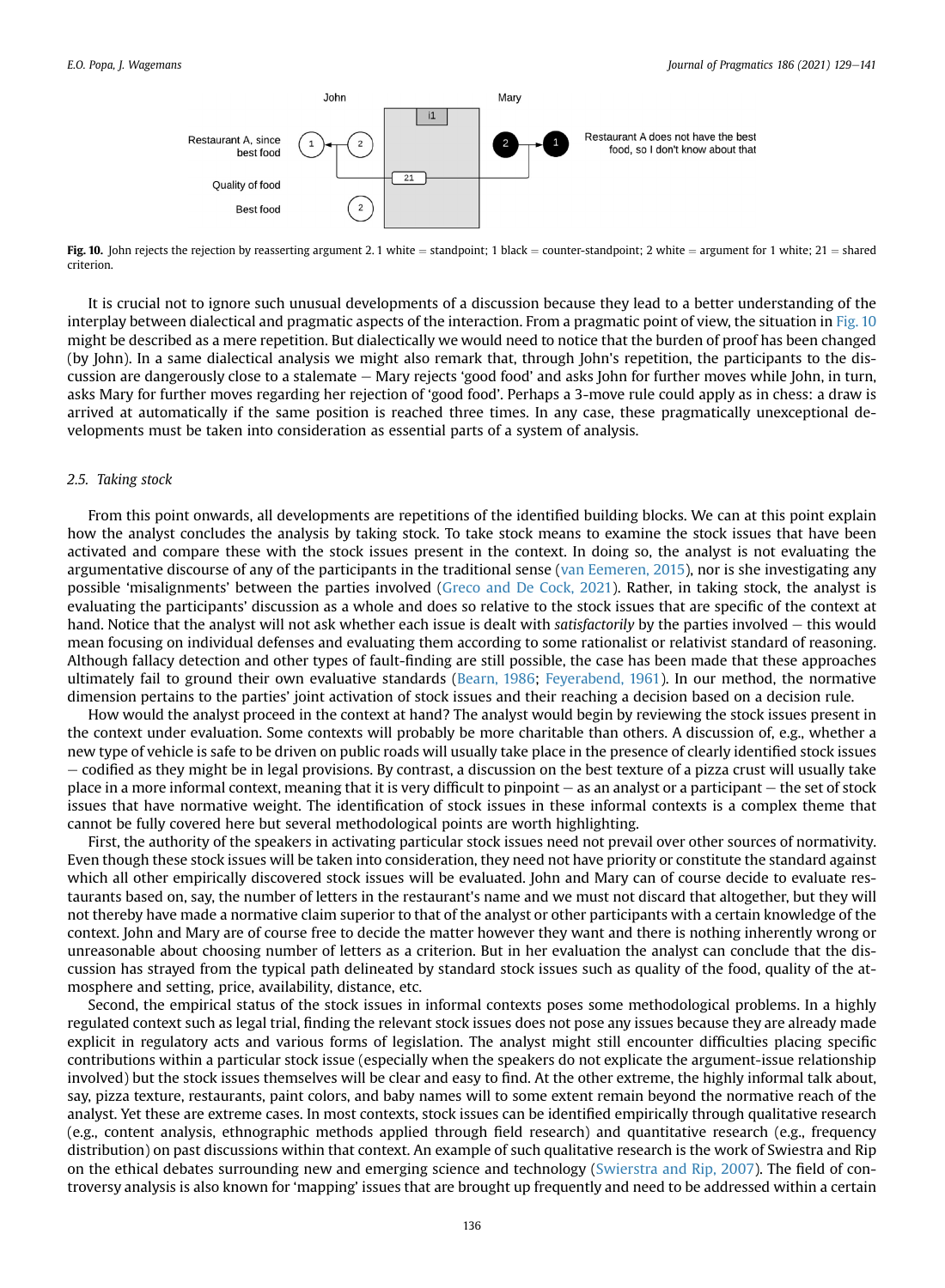controversy (e.g., [Bartley, 2015\)](#page-12-23) or more generally around a certain public policy issue ([Marres, 2015](#page-12-24)). On the quantitative side, bibliometric analyses can be used to distil the issues that are brought up most around a certain concept [\(Muhuri et al.,](#page-12-25) [2019](#page-12-25)). Although these fields provide instructive examples of how stock issues can be grounded in empirical research, we should not refrain from acknowledging that at times healthy introspection on our own intuition can be a fruitful starting point. Asked what 'stock issues' pertain to choosing a restaurant, one could do worse than start with one's own intuition developed from the many experiences of going through that decision-making process. This intuition can then be chiseled through qualitative and quantitative research.

A third and final point will bring an extra layer of complexity to the problem: What might appear as negligence on the discussants' part – for disregarding the stock issues pertaining to a certain subject or in a certain context - might in fact be a sign of mutual agreement that absent issues are in fact already dealt with. If we think of a discussion as being subjected to Austinian forms of infelicity, where the persons choosing restaurants over numbers of letters in the name are somehow 'misexecuting' the joint activity of choosing a restaurant ([Austin, 1962\)](#page-12-26), then we need to stress that *implicitness* does not always amount to infelicity. Arguments can be indexical in this way meaning that the interpretation is dependent on the context in the same way indexical sentences are ([Cornish, 2008;](#page-12-27) [Schulz, 2010](#page-12-28)). For example, when John is saying "Restaurant A has the best food", what he might mean is not:

"Restaurant A has the best food and this is a sufficient criterion for choosing A",

which we would normally take him to mean, but rather,

"Restaurant A has the best food and the other criteria are such that 'distance' or 'price' are dealt with in an obvious way that you and I agree upon"

The other stock issues are thus activated but dealt with implicitly since John and Mary might know that when it comes to distance and price, Restaurant A fits their criteria. But if John and Mary did not have any implicit agreement regarding these other stock issues,i.e.,if Restaurant A happens to be extremely expensive and extremely far, thenwe could speak of their discussion being misexecuted. The more general point can thus be summarized by saying that not every unactivated stock issue is automatically an unaddressed one. The concept of 'stock issues' can be applied generally whenever argumentation is brought forward, evenwhen it is difficult to achieve a broad consensus among observers regarding the relationship between stock issues and criteria.<sup>2</sup>

These methodological points suggest a theoretical proximity between the concept of 'stock issue' as employed in this paper (and more generally within the rhetorical tradition) and the concept of 'burden of proof' as employed in the field of argumentation theory ([Walton, 1988,](#page-13-9) [2014](#page-13-10)). There is, however, an important difference between the way in which the two concepts are used in analyzing argumentative discourse. The notion of burden of proof is primarily used to evaluate the degree to which a speaker's behavior is in line with the standards of rational/reasonable argumentation present in a certain context ([Walton, 2014](#page-13-10)). Such usage is in line with the rationalist and dialectical disciplines that are interested in assessing the value of specific contributions to a discussion (whether they are rational, or reasonable, or whether they manage to discharge the burden of proof). Our approach to stock issues, by contrast, seeks to remain as neutral as possible about the many conceptions of 'good argumentation' articulated within the field of argumentation theory. It can only be called 'normative' in the sense that speakers are expected to address the relevant stock issues in a particular context and that not addressing them amounts to some form of pragmatic glitch we called 'misexecution' above.

#### <span id="page-9-0"></span>3. Discussion

In the previous section, we have introduced our tool for the combined representation of the structure, content and stock issues of an argumentative discussion. We now want to highlight several developments and extensions of this tool. In this way we explicate the tool further and illuminate its relationship with standing theories in the pragmatic and argumentative analysis of interaction in context.

#### 3.1. Simultaneous moves

In our system, John and Mary are unnaturally tidy. Not only do they take turns in performing their moves, they also perform only one move per turn. Yet we know that argumentative reality is far from this ideal picture. We therefore need to show how the system deals with some such phenomena that are very natural yet appear as 'glitches' from the perspective developed here.

A first phenomenon has already been alluded to in Section [2.2](#page-3-1) and can be labeled as simultaneous rejections. It is quite natural for a speaker to disagree in one breath with both the advanced argument and the advanced criterion. Mary could thus say: "I don't agree that Restaurant A has the best food and we wouldn't go to A even if it had the best food". Some textual

<span id="page-9-1"></span><sup>&</sup>lt;sup>2</sup> When complications do arise, they typically cover both the propositional content of a speech act and the categorization in stock issues (so the 'trouble' refers to the reconstruction of the dialogue more generally, not necessarily to the application of the concept of 'stock issue'). For example, an argument such as "That restaurant is great" is ambiguous between several readings (What greatness is the speaker referring to?) and this will cause difficulty in assigning this argument to a specific stock issue. But the methodological idea remains that once these semantic/pragmatic matters of interpretation are dealt with, the concept of stock issue can be employed as above.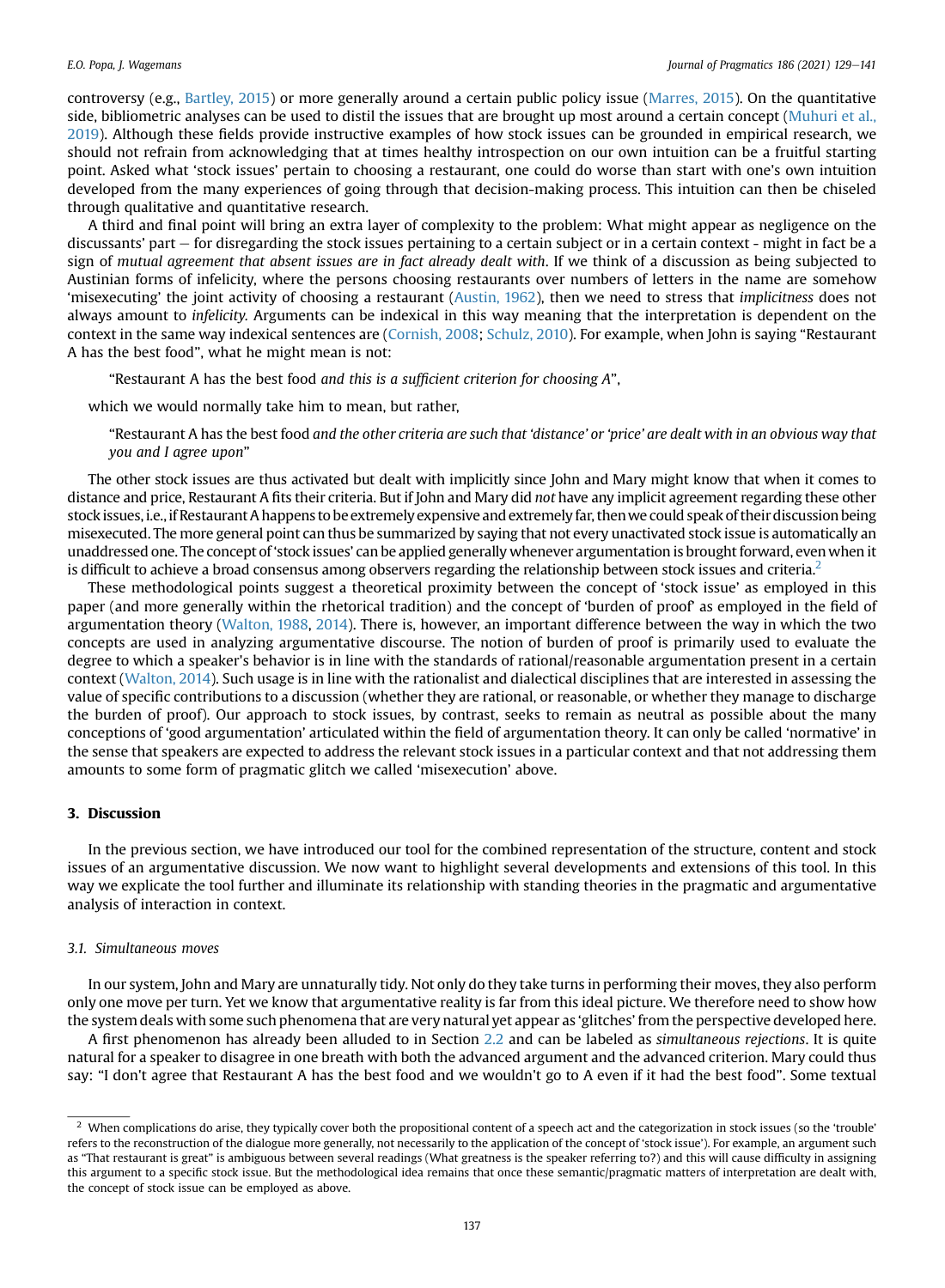indicators commonly used for these reactions mark this as a simultaneous performance of two moves, i.e., "I don't agree with …, and besides/in fact …". The problem seems to be that, in our system, whenever a component is rejected, the other component is accepted so we cannot reconstruct Mary's double rejection as such. But this does not seem to be a problem because Mary can be interpreted as speaking hypothetically for the second rejection, an interpretation that is supported by the use of the conditional. Hence Mary seems to be saying something along the lines of "I don't agree that Restaurant A has the best food and even if I did agree, I also disagree with the (sufficiency/relevance of the) criterion that we should go to the restaurant that has good food". Mary is thus skipping turns in such a case.

A second phenomenon is that of simultaneous defenses. It is of course well known and quite natural for someone to defend the standpoint in one turn with more than one argument [\(van Eemeren and Snoeck Henkemans, 2016\)](#page-13-0). Traditionally, scholars have placed these many arguments on the same level and have postulated that there are various relationships that can hold between them (see, e.g., [van Eemeren and Grootendorst, 1992](#page-13-11); [van Eemeren et al., 2007,](#page-13-12) p. 200). For example, in this traditional account, the arguments (2) and (3) below would be treated as appearing on the same level, connected by one of the postulated relationships that arguments can exhibit when on the same level. The resulting argument is then said to b.

John: We should (1) go to Restaurant A because (2) it has awesome food and (3) awesome food will make us both happy.

The resulting argument is then said to be 'complex' (as opposed to 'simple', when there's just one argument). Thus, in Snoeck Henkemans' account, arguments (2) and (3) would appear on the same level, connected by a certain posited relationship, perhaps that of co-ordination in the case of John's (2) and (3). While this is sometimes an elegant solution, we can show on the basis of our model that this situation can be modelled without positing new entities and distinctions. In our model (3) is simply one level lower, supporting the connection between (2) and (1). In other words, (3) is not creating some postulated complexity, it is just an argument for a criterion  $-$  a repetition of a simple situation. The result is given in [Fig. 11.](#page-10-0)

<span id="page-10-0"></span>

Fig. 11. 'Complex argumentation' represented as argumentation for criterion. 1 white = standpoint; 1 black = counter-standpoint; 2 white = argument for 1 white (Mary concedes); 3 black = argument for 1 black; 31 = criterion for 1 black; 321 = criterion for the criterion 21.

#### 3.2. Polylogues

The question of polylogues, i.e., dialogues with more than two sides, has received much attention in the literature on argumentation theory, discourse analysis and pragmatics [\(Bou-Franch and Garc](#page-12-29)é[s-Conejos Blitvich, 2014](#page-12-29); [Greco and De Cock,](#page-12-17) [2021](#page-12-17); [Kerbrat-Orecchioni, 2004;](#page-12-18) [Khazraie and Talebzadeh, 2020](#page-12-30); Lewiński and Aakhus, 2014). The present model is tuned to the standard dyadic setting in which one party defends a standpoint and the other party does not accept that standpoint. The question arises therefore of the ability of such an analytical apparatus to deal with polylogues.

To answer this question, we must in fact investigate two separate extensions. First, there is the situation in which more than one person is standing on one side (e.g., white) and more than one person on the other side (e.g., black). If John and Jack argue in favor of Restaurant A and Mary and Jill do not accept the proposal to go to Restaurant A, then the two men fulfill one dialectical role while the two women fulfill the other role. This is not a particularly unusual development so long as the two groups (John  $+$  Jack and Mary  $+$  Jill) do not deviate from one another within their 'group'. Taking the two pairs into consideration is nothing more than a matter of labelling. Second, there is the situation in which parties start to deviate from one another as the conversation progresses. Let us start with a trilogue to illustrate the situation. Imagine a polylogue in which John and Mary disagree on the standpoint and Mary rejects John's argument but Jill rejects John's criterion. Below, we indicate the type of move between square brackets:

John: Let's go to Restaurant A [standpoint] Mary: I don't know about A [standpoint] Jill: Yea, me neither... John: But Restaurant A has the best food [support] Mary: No it doesn't! let us a series are a linear series and freject argument] Jill: But have you looked at their prices? [reject criterion] Mary: They're not that bad, actually... [reject Jill's argument]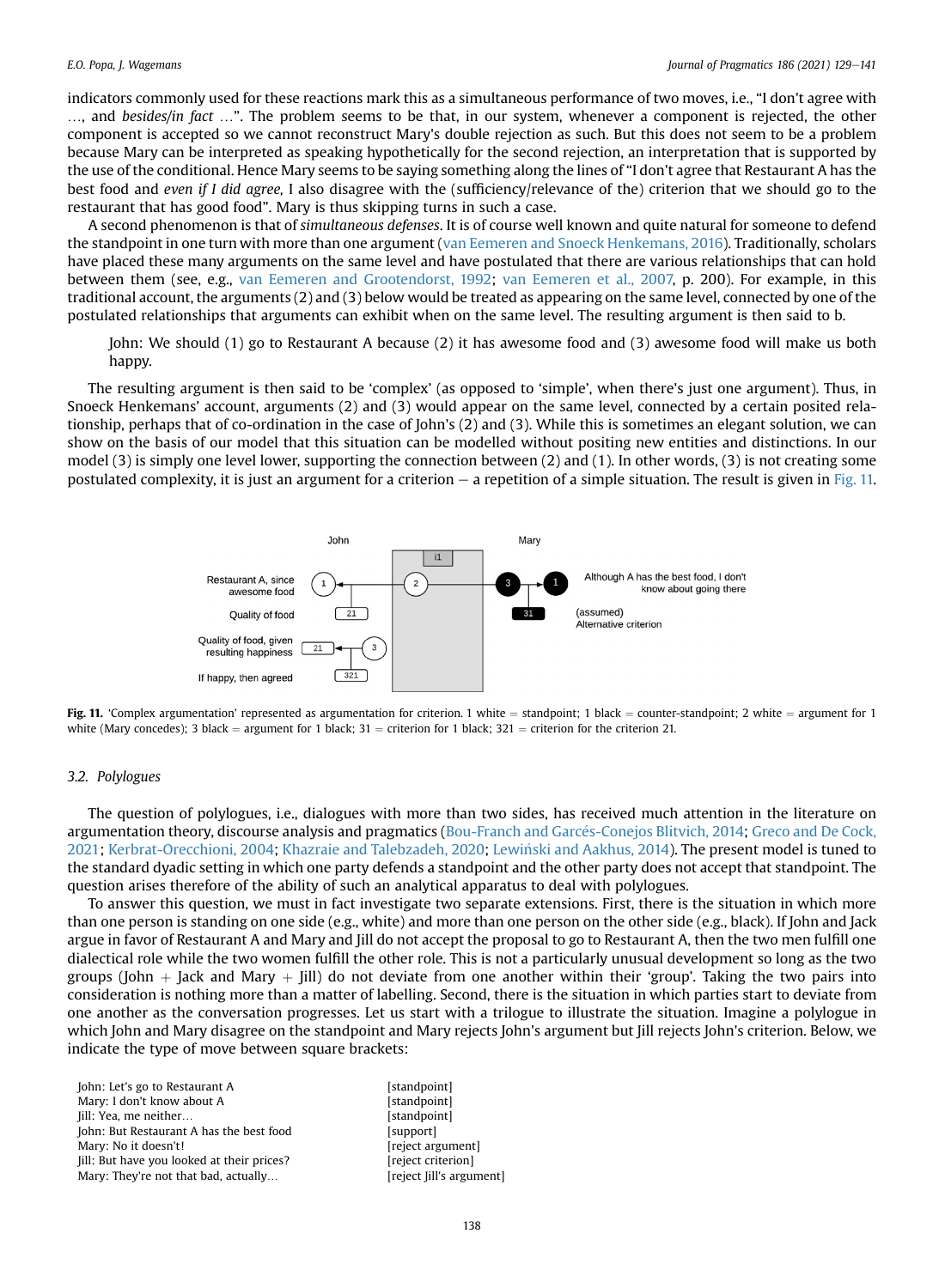<span id="page-11-0"></span>The reader will notice right away that the interesting part of this trilogue is Mary's last remark which seems to start a separate conversation with Jill. We have chosen such a development because it illustrates how an issue-based analysis can provide an advantage in representing the way in which Jill and Mary 'branch out' in their separate dialogue. Without noticing the change of stock issue, we might be surprised that Mary jumped on John's side all of a sudden. But in an issue-based analysis, agreeing that the standpoint is defended on one stock issue and rejected on another stock issue is not at all a sign of inconsistency: judged based on food quality, Mary is not on board (i.e., 1 black), judged based on price, she is (i.e., 1 white). The resulting situation appears in [Fig. 12](#page-11-0) below.



Fig. 12. John, Mary and Jill engage in a polylogue. 1 white = standpoint; 1 black = counter-standpoint; 2 white = argument for 1 white; 2 black = argument for 1 black; 21 = criterion shared by John & Mary; 3 = new argument for 1 black; 31 = criterion shared by Mary and Jill.

#### 3.3. The acceptance-relevance-sufficiency triplet

Most traditional approaches to the analysis of argumentation make a distinction between three reasons for rejecting the defense of a standpoint: lack of acceptability, lack of relevance and lack of sufficiency (e.g., [Johnson and Blair, 2006](#page-12-20); [Snoeck](#page-13-3) [Henkemans, 2000](#page-13-3); [Walton, 1982](#page-13-13)). An argument is in this system either not established and hence unacceptable, or not meaningfully connected to the standpoint and hence irrelevant, or not bringing the point home and hence insufficient. In our system, a defense is simply accepted or rejected, so it would seem that we are missing out on an in-built complexity in the representation of argumentative reality. In this section, we want to explain our choice for the simpler model.

Although widely accepted, the distinctions between the three terms are in fact fraught with difficulties. The first problem is that the term 'acceptance' (and its variant, 'acceptability') can in fact also cover the other two forms of refusal and is thus not a par with them. When an argument is deemed irrelevant or insufficient, then we know, amongst other things, that argument is not accepted as a defense of that standpoint. In some cases, the term 'argument' is meant to stand for the combination of the argument and the criterion (so both '2 white' and '21 white', in [Fig. 12\)](#page-11-0). But the same holds in this case. If the combination of argument and criterion is found defective in some sense, either because of relevance or sufficiency, then it is also ipso facto found unacceptable. Acceptance seems to be a term that describes the refusal of a defense at its most basic phenomenological level.

As for the other two criteria, i.e., relevance and sufficiency, we understand the difference as follows. To say that an argument is irrelevant or insufficient is in fact to reject the criterion pertaining to that argument. This is why in our system, the two rejections are not distinguishable  $-$  they are, dialectically speaking, the same refusal to accept the criterion. The intuitive difference between irrelevance and insufficiency  $-$  which is the starting point for its conceptualization in the studies mentioned  $-$  is that when an argument is irrelevant it is banned from usage relative to a standpoint altogether, whereas when it is insufficient the argument can be used but it will not by itself establish that standpoint. When John says: "Let's go to Restaurant A because it has the best food", Mary can say "It is irrelevant how good the food is!" (relevance) or "Well it's not just about the quality of the food, is it?" (sufficiency). In both cases, Mary would be rejecting the criterion. The dialectical difference here is that when Mary deemes the argument irrelevant in the first case, the argument cannot be used to corroborate with other things in the decision rule. If something is deemed irrelevant, then it is off the table for that specific standpoint. Importantly, as scholars have often pointed out, it is not because the *argument* is rejected, but because the *criterion* on which it is based is rejected (i.e., Mary might still think that, as it happens, the food is good). In the case of sufficiency, the argument is not off the table. In fact, it is deemed necessary that the arguer corroborates this issue with other stock issues. Interestingly, however, the use of both relevance and sufficiency as discussion criteria seem to suggest that the discussants are (deliberately or not) engaged in some form of issue-based understanding of their disagreement: in both cases, Mary is concerned with how well a certain stock issue is or is not dealt with once it is activated.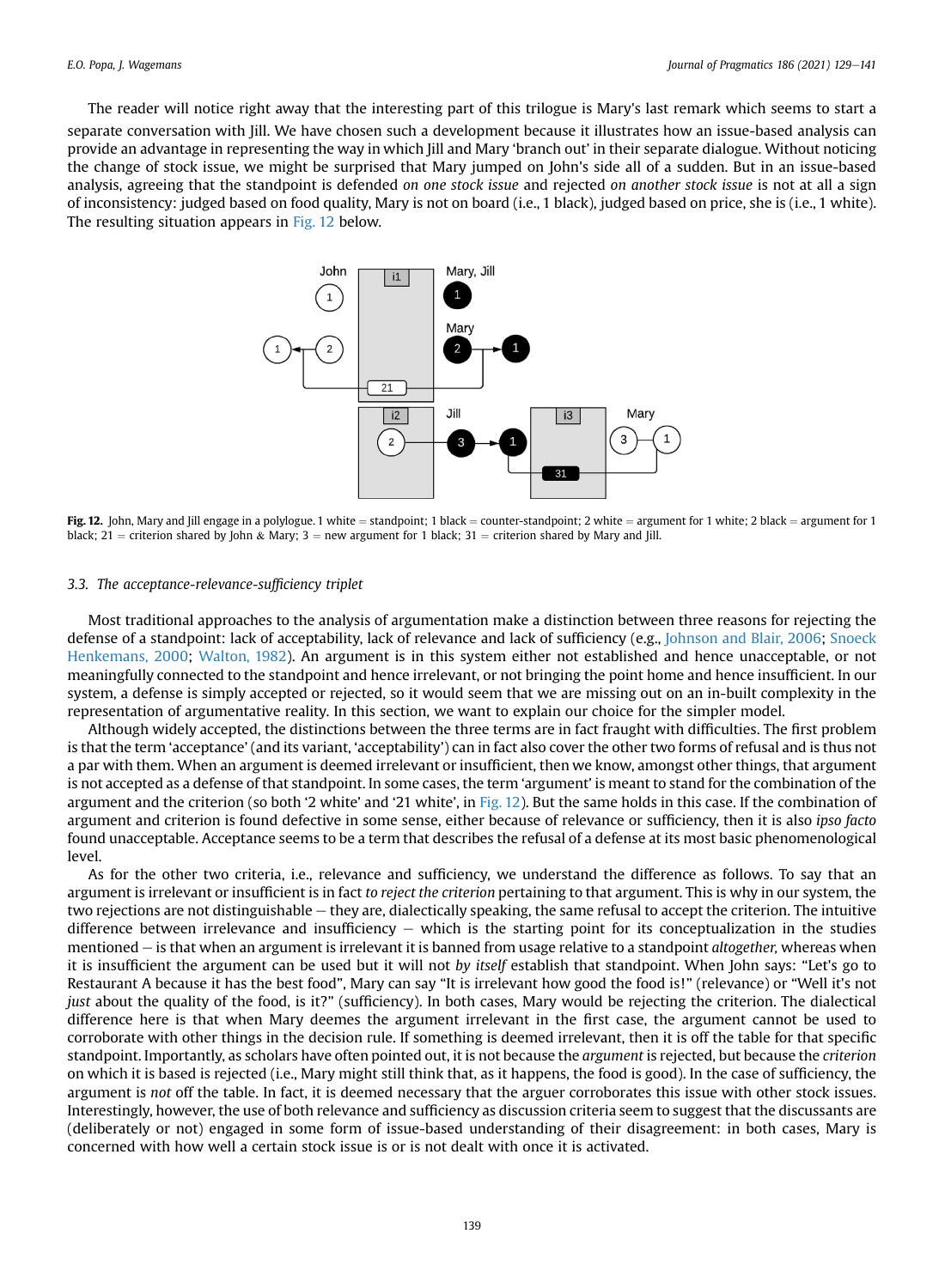#### 4. Conclusion

In this paper we have proposed an issue-based method for the analysis of the structure of argumentative discussions. The method is at the same time a way to fill the gap created by the sidelining of 'stock issues' in the analysis of disagreement ('conflict', 'controversy' etc.) and a way to bring together the core ideas in many existing methods for the pragmatic analysis of argumentative interaction as undertaken in pragmatics, discourse analysis, argumentation theory and conflict studies. As mentioned in the previous section, there are still many analytical and theoretical aspects to be discussed. Through this contribution we sought to lay the ground for an approach of these aspects and further advances in the 'disentanglement' of argumentative discourse. As for the visual representation, a two-fold litmus test awaits. First, it remains to be seen whether the visual means chosen here will be able to accommodate a truly complex discussion such as a policy controversy [\(Fischer and Gottweis, 2013](#page-12-32)), a public controversy [\(Greco and De Cock, 2021\)](#page-12-17) or a scientific one ([Harker, 2015\)](#page-12-33). Since we are, for better or for worse, stuck with the two-dimensional, non-dynamic environment of a scientific paper, the resulting reconstruction of such 'gigantic' debates must fit this environment and be illuminating in these conditions. Second, it remains to be seen whether the visual means chosen here can be translated into a dynamic environment where parties can (perhaps in real time) add or delete elements to the reconstruction as the discussion progresses. In any case, the heuristic and educational added value of the present tool relative to the traditional 'argumentation diagram' or 'argumentation structure' is given by its ability to follow an interaction  $-$  if only ex post facto  $$ along its development as opposed to only working with the end-result. For this, the issue-based analysis of argumentative discourse proposed here can be described as not only dialectical (focusing on how burden of proof and common ground is managed) but also dialogical (focusing on how parties react to one another and engage in the decision-making process).

#### Declaration of competing interest

No conflict of interest.

#### References

<span id="page-12-0"></span>[Aakhus, M., Lewinski, M., 2017. Advancing polylogical analysis of large-scale argumentation: disagreement management in the fracking controversy.](http://refhub.elsevier.com/S0378-2166(21)00340-4/sref1) [Argumentation 31 \(1\), 179](http://refhub.elsevier.com/S0378-2166(21)00340-4/sref1)-[207.](http://refhub.elsevier.com/S0378-2166(21)00340-4/sref1)

<span id="page-12-26"></span>[Austin, J.L., 1962. How to Do Things with Words. Clarendon Press, Oxford](http://refhub.elsevier.com/S0378-2166(21)00340-4/sref2).

<span id="page-12-23"></span>[Bartley, E.R., 2015. The Tidelands Oil Controversy: A Legal and Historical Analysis. University of Texas Press.](http://refhub.elsevier.com/S0378-2166(21)00340-4/sref3)

<span id="page-12-29"></span><span id="page-12-21"></span>Bearn, G.C.F., 1986. Nietzsche, Feyerabend and the voices of relativism. Metaphilosophy 17 (2/3), 135-152. Retrieved from. [www.jstor.org/stable/24436901.](http://www.jstor.org/stable/24436901) Bou-Franch, P., Garcés-Conejos Blitvich, P., 2014. Conflict management in massive polylogues: a case study from YouTube. J. Pragmat. 73, 19-36. [https://doi.](https://doi.org/10.1016/j.pragma.2014.05.001) [org/10.1016/j.pragma.2014.05.001.](https://doi.org/10.1016/j.pragma.2014.05.001)

<span id="page-12-11"></span>Braet, A.C., 1984. [De klassieke Statusleer in Modern Perspectief](http://refhub.elsevier.com/S0378-2166(21)00340-4/sref6): Wolters-Noordhoff.

<span id="page-12-12"></span>[Braet, A.C., 1999. Aristotle's almost unnoticed contribution to the doctrine of stasis. Mnemosyne 52 \(4\), 408](http://refhub.elsevier.com/S0378-2166(21)00340-4/sref7)-[433](http://refhub.elsevier.com/S0378-2166(21)00340-4/sref7).

<span id="page-12-9"></span>Carter, M., 1988. Stasis and kairos: principles of social construction in classical rhetoric. Rhetor. Rev. 7 (1),  $97-112$ .

<span id="page-12-27"></span>Cornish, F., 2008. How indexicals function in texts: discourse, text, and one neo-Gricean account of indexical reference. J. Pragmat. 40 (6), 997-1018. [https://](https://doi.org/10.1016/j.pragma.2008.02.006) [doi.org/10.1016/j.pragma.2008.02.006.](https://doi.org/10.1016/j.pragma.2008.02.006)

<span id="page-12-22"></span>[Feyerabend, P., 1961. Knowledge without Foundations; Two Lectures Delivered on the Nellie Heldt Lecture Fund. Oberlin, Oberlin College](http://refhub.elsevier.com/S0378-2166(21)00340-4/sref10).

<span id="page-12-32"></span>Fischer, F., Gottweis, H., 2013. The argumentative turn in public policy revisited: twenty years later. Crit. Pol. Stud. 7 (4), 425–433. [https://doi.org/10.1080/](https://doi.org/10.1080/19460171.2013.851164) [19460171.2013.851164](https://doi.org/10.1080/19460171.2013.851164).

<span id="page-12-5"></span>[Freeley, A.J., Steinberg, D.L., 2009. Argumentation and Debate : Critical Thinking for Reasoned Decision Making, twelfth ed. Wadsworth/Cengage Learning,](http://refhub.elsevier.com/S0378-2166(21)00340-4/sref12) [Boston, MA.](http://refhub.elsevier.com/S0378-2166(21)00340-4/sref12)

<span id="page-12-15"></span>[Giltrow, J., Stein, D., 2017. The Pragmatic Turn in Law: Inference and Interpretation in Legal Discourse, vol. 18. Walter de Gruyter GmbH](http://refhub.elsevier.com/S0378-2166(21)00340-4/sref13) & [Co KG.](http://refhub.elsevier.com/S0378-2166(21)00340-4/sref13)

<span id="page-12-17"></span>Greco, S., De Cock, B., 2021. Argumentative misalignments in the controversy surrounding fashion sustainability. J. Pragmat. 174, 55–67. [https://doi.org/10.](https://doi.org/10.1016/j.pragma.2020.12.019) [1016/j.pragma.2020.12.019](https://doi.org/10.1016/j.pragma.2020.12.019).

<span id="page-12-1"></span>Greco, S., Palmieri, R., Rigotti, E., 2016. Institutional argumentation and conflict prevention: the case of the Swiss Federal Data Protection and Information Commissioner. J. Pragmat. 105, 39-53. [https://doi.org/10.1016/j.pragma.2016.09.014.](https://doi.org/10.1016/j.pragma.2016.09.014)

<span id="page-12-2"></span>[Green, N.L., 2010. Representation of argumentation in text with rhetorical structure theory. Argumentation 24 \(2\), 181](http://refhub.elsevier.com/S0378-2166(21)00340-4/sref16)-[196.](http://refhub.elsevier.com/S0378-2166(21)00340-4/sref16)

<span id="page-12-14"></span>[Hansen, H.V., Pinto, R.C., 1995. Fallacies : Classical and Contemporary Readings. Pennsylvania State University Press, University Park, Pa.](http://refhub.elsevier.com/S0378-2166(21)00340-4/sref17)

<span id="page-12-33"></span>Harker, D., 2015. Creating Scientifi[c Controversies : Uncertainty and Bias in Science and Society. Cambridge University Press, Cambridge](http://refhub.elsevier.com/S0378-2166(21)00340-4/sref18).

<span id="page-12-13"></span>[Harpine, B., 1977. Stock issues in Aristotle's rhetoric. J. Am. Forensic Assoc. 14 \(2\), 73](http://refhub.elsevier.com/S0378-2166(21)00340-4/sref19)-[81.](http://refhub.elsevier.com/S0378-2166(21)00340-4/sref19)

<span id="page-12-10"></span>[Hoppmann, M.J., 2014. A modern theory of stasis. Philos. Rhetor. 47 \(3\), 273](http://refhub.elsevier.com/S0378-2166(21)00340-4/sref20)-[296.](http://refhub.elsevier.com/S0378-2166(21)00340-4/sref20)

<span id="page-12-6"></span>[Ihnen Jory, C., 2012. Pragmatic Argumentation in Law-Making Debates: Instruments for the Analysis and Evaluation of Pragmatic Argumentation at the](http://refhub.elsevier.com/S0378-2166(21)00340-4/sref21) [Second Reading of the British Parliament. Sic Sat, Amsterdam.](http://refhub.elsevier.com/S0378-2166(21)00340-4/sref21)

<span id="page-12-20"></span>[Johnson, R.H., Blair, J.A., 2006. Logical Self-Defense. International Debate Education Association, New York.](http://refhub.elsevier.com/S0378-2166(21)00340-4/sref22)

<span id="page-12-4"></span>Katzav, J., Reed, C., 2008. Modelling argument recognition and reconstruction. J. Pragmat. 40 (1), 155–172. <https://doi.org/10.1016/j.pragma.2007.07.004>.

<span id="page-12-18"></span>Kerbrat-Orecchioni, C., 2004. Introducing polylogue. J. Pragmat. 36 (1), 1-24. [https://doi.org/10.1016/S0378-2166\(03\)00034-1.](https://doi.org/10.1016/S0378-2166(03)00034-1)

<span id="page-12-30"></span>Khazraie, M., Talebzadeh, H., 2020. "Wikipedia does NOT tolerate your babbling!": impoliteness-induced conflict (resolution) in a polylogal collaborative online community of practice. J. Pragmat. 163, 46–65. [https://doi.org/10.1016/j.pragma.2020.03.009.](https://doi.org/10.1016/j.pragma.2020.03.009)

<span id="page-12-31"></span><span id="page-12-16"></span>[Lewinski, M., Aakhus, M., 2014. Argumentative polylogues in a dialectical framework: a methodological inquiry. Argumentation 28 \(2\), 161](http://refhub.elsevier.com/S0378-2166(21)00340-4/sref26)-[185](http://refhub.elsevier.com/S0378-2166(21)00340-4/sref26).

<span id="page-12-24"></span>MacCormick, N., 2005. Rhetoric and the Rule of Law: a Theory of Legal Reasoning. Oxford University Press, Oxford<br>Marres, N., 2015. Why map issues? On controversy analysis as a digital method. Sci. Technol. Hum. Val. 40 (5)

<span id="page-12-7"></span>

<span id="page-12-3"></span>[McCeoskey, J.C., Camp, L.R., 1964. A study of stock issues, judging criteria, and decisions in debate. South. J. Commun. 30 \(2\), 158](http://refhub.elsevier.com/S0378-2166(21)00340-4/sref29)-[168.](http://refhub.elsevier.com/S0378-2166(21)00340-4/sref29) [Mochales, R., Moens, M.-F., 2011. Argumentation mining. Artif. Intell. Law 19 \(1\), 1](http://refhub.elsevier.com/S0378-2166(21)00340-4/sref30)-[22](http://refhub.elsevier.com/S0378-2166(21)00340-4/sref30).

<span id="page-12-28"></span>Schulz, M., 2010. The dynamics of indexical belief. Erkenntnis  $72$  (3),  $337-351$ .

<span id="page-12-8"></span>[Schut, D., Author, J.H.M., 2014.](http://refhub.elsevier.com/S0378-2166(21)00340-4/sref33) Argumentatie en Debat. Den Haag: Boom Lemma.

<span id="page-12-19"></span>[Searle, J.R., 1995. The Construction of Social Reality. Free Press, New York.](http://refhub.elsevier.com/S0378-2166(21)00340-4/sref34)

<span id="page-12-25"></span>[Muhuri, P.K., Shukla, A.K., Abraham, A., 2019. Industry 4.0: a bibliometric analysis and detailed overview. Eng. Appl. Artif. Intell. 78, 218](http://refhub.elsevier.com/S0378-2166(21)00340-4/sref31)–[235.](http://refhub.elsevier.com/S0378-2166(21)00340-4/sref31)